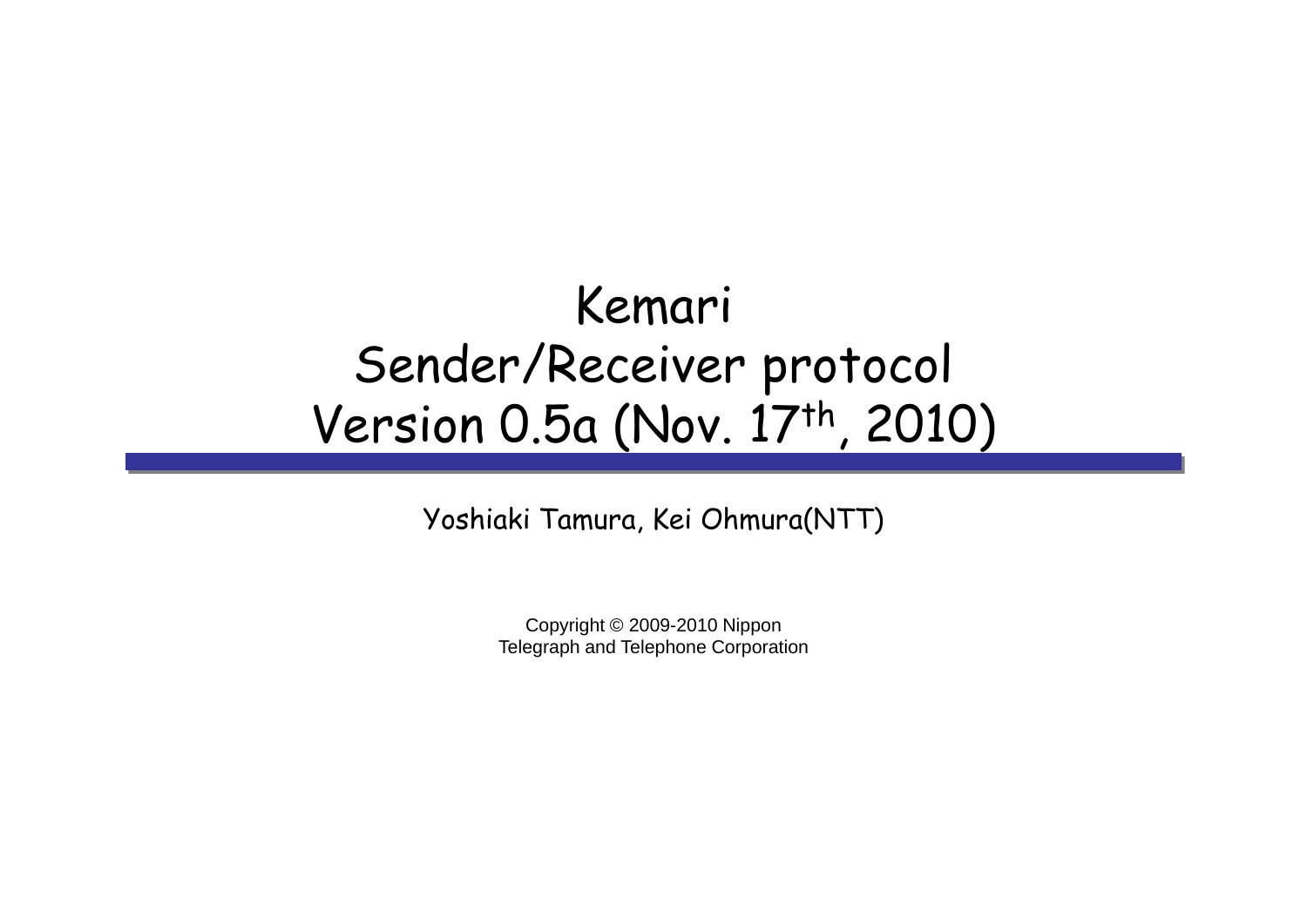- • Sender
	- QEMU that send the snapshot of VM for fault tolerance.
- • Receiver
	- QEMU that receive the snapshot of VM for fault tolerance.
- $\bullet$  Initialization mode
	- Mode to synchronize all the VM information before starting fault tolerant synchronization. The fault tolerant synchronization is done with transaction mode.
- $\bullet$  Transaction mode
	- Mode to send only the difference between events. If this mode started, QEMU will send the difference of VM snapshot only when some events occurs.
- • FT mode.
	- Special transfer mode of migration to realize fault tolerance.
	- When sender start migration with this mode option, its state will become initialization mode and transaction mode, accordingly.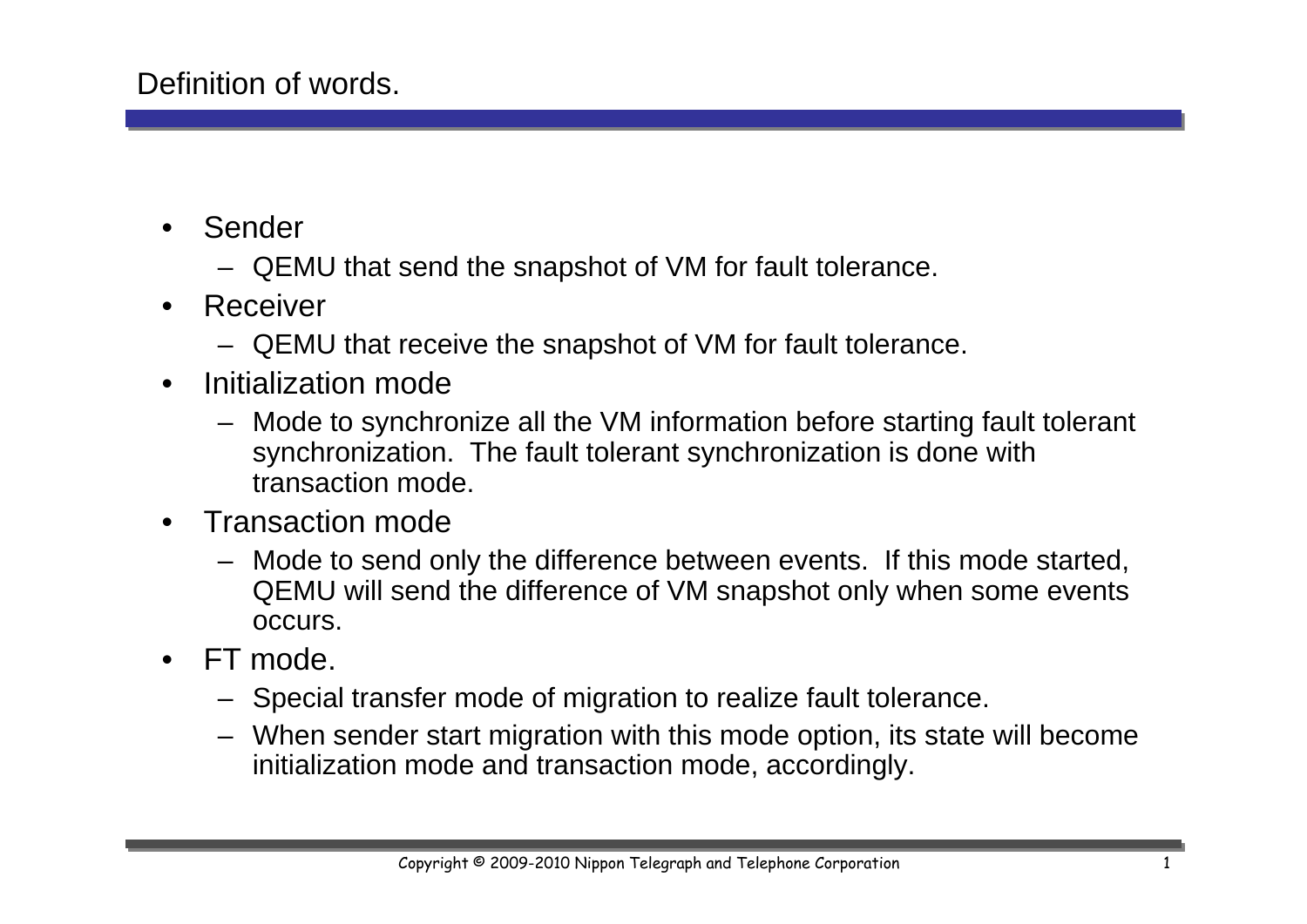#### Message sequence chart and state transitions of sender and receiver



Copyright © 2009-2010 Nippon Telegraph and Telephone Corporation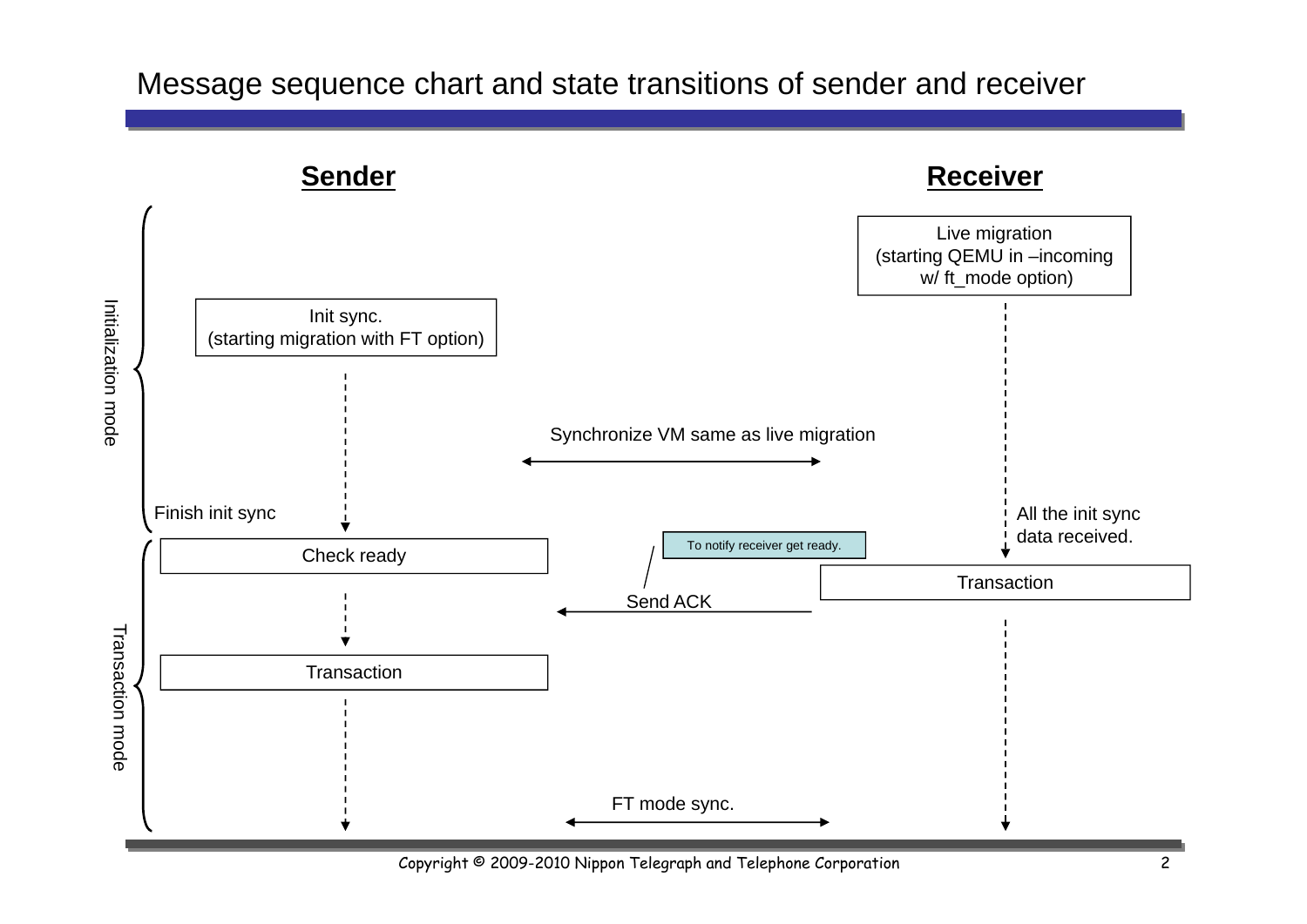#### Data format from sender to receiver. (Initialization mode)



Completely same as live migration.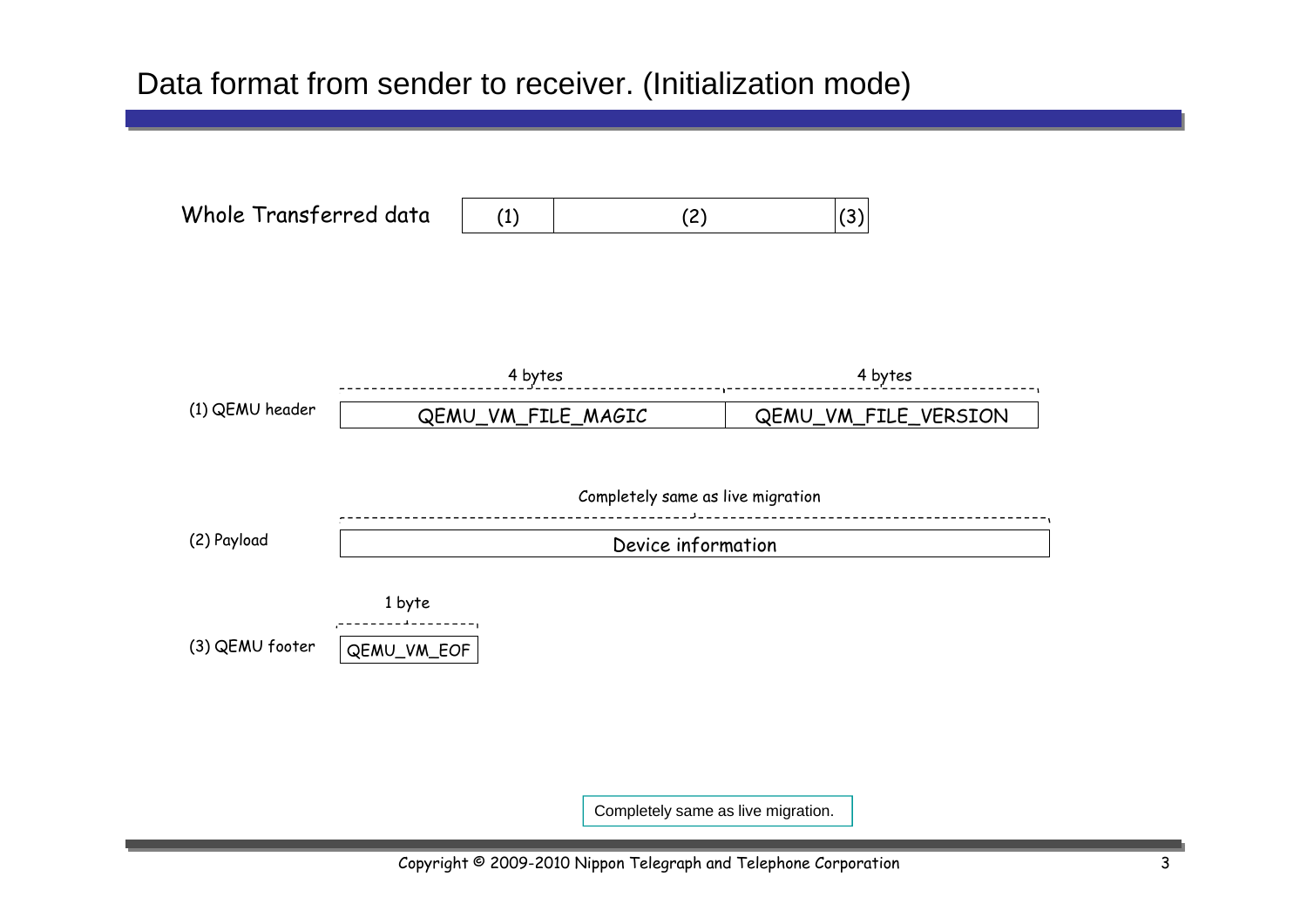## Data format from sender to receiver. (transaction mode)

| Whole Transferred data                                                                      |                                       | (1)    | (2)                                                                                                                                                         |                     | (2) can exist more than once. | (2)                                                                                                                         | (3)                                      |                |  |
|---------------------------------------------------------------------------------------------|---------------------------------------|--------|-------------------------------------------------------------------------------------------------------------------------------------------------------------|---------------------|-------------------------------|-----------------------------------------------------------------------------------------------------------------------------|------------------------------------------|----------------|--|
|                                                                                             |                                       |        |                                                                                                                                                             |                     |                               | Used to distinguish each transaction. Sender has<br>this value as a counter, and will be increased after                    | $(1)$ , $(A)$ , and $(B)$ are sent.      |                |  |
|                                                                                             |                                       | 2 byte |                                                                                                                                                             |                     | 2 byte.                       | 4 bytes                                                                                                                     |                                          | 4 bytes        |  |
| (1) Transaction header                                                                      | QEMU_VM_TRANSACTION_BEGIN             |        |                                                                                                                                                             | Transaction id (ID) |                               | seg                                                                                                                         |                                          | Payload length |  |
|                                                                                             |                                       |        | Payload contains device information, the same as live migration. Conjunction<br>of all payloads of each transaction can be loaded with the loadym function. |                     |                               |                                                                                                                             |                                          |                |  |
|                                                                                             | 2 bytes                               |        | 2 bytes4 bytes                                                                                                                                              |                     | 4 bytes                       | Payload length (bytes)                                                                                                      |                                          |                |  |
| (2) Transaction payload                                                                     | QEMU_VM_TRANSACTION_CONTINUE          |        | ID<br><b>seq</b>                                                                                                                                            |                     | Payload length                | Payload                                                                                                                     |                                          |                |  |
|                                                                                             |                                       |        |                                                                                                                                                             |                     |                               | Used to line up series of payload. This value start from 0 in<br>each transaction, and be increased every time (2) is sent. |                                          |                |  |
|                                                                                             | 2 byte                                |        |                                                                                                                                                             | 2 bytes             |                               | 4 bytes                                                                                                                     |                                          | 4 bytes        |  |
| (3) Transaction footer                                                                      | QEMU VM TRANSACTION COMMIT            |        | Transaction id (ID)                                                                                                                                         |                     | sea                           |                                                                                                                             | Payload length                           |                |  |
| Special purpose formats<br>Those can be sent any time instead of $(1)$ , $(2)$ , or $(3)$ . |                                       |        |                                                                                                                                                             |                     |                               |                                                                                                                             |                                          |                |  |
| (A) Quit transaction                                                                        | 2 byte                                |        | 2 bytes                                                                                                                                                     |                     | 4 bytes                       |                                                                                                                             | 4 bytes                                  |                |  |
|                                                                                             | QEMU_VM_TRANSACTION_CANCEL<br>2 bytes |        | Transaction id (ID)<br>2 bytes4 bytes                                                                                                                       |                     | seg<br>4 bytes                |                                                                                                                             | Payload length<br>Payload length (bytes) |                |  |
| (B) Atomic transaction                                                                      |                                       |        |                                                                                                                                                             |                     |                               |                                                                                                                             |                                          |                |  |
|                                                                                             | QEMU_VM_TRANSACTION_ATOMIC            |        |                                                                                                                                                             |                     |                               |                                                                                                                             |                                          |                |  |

Copyright © 2009-2010 Nippon Telegraph and Telephone Corporation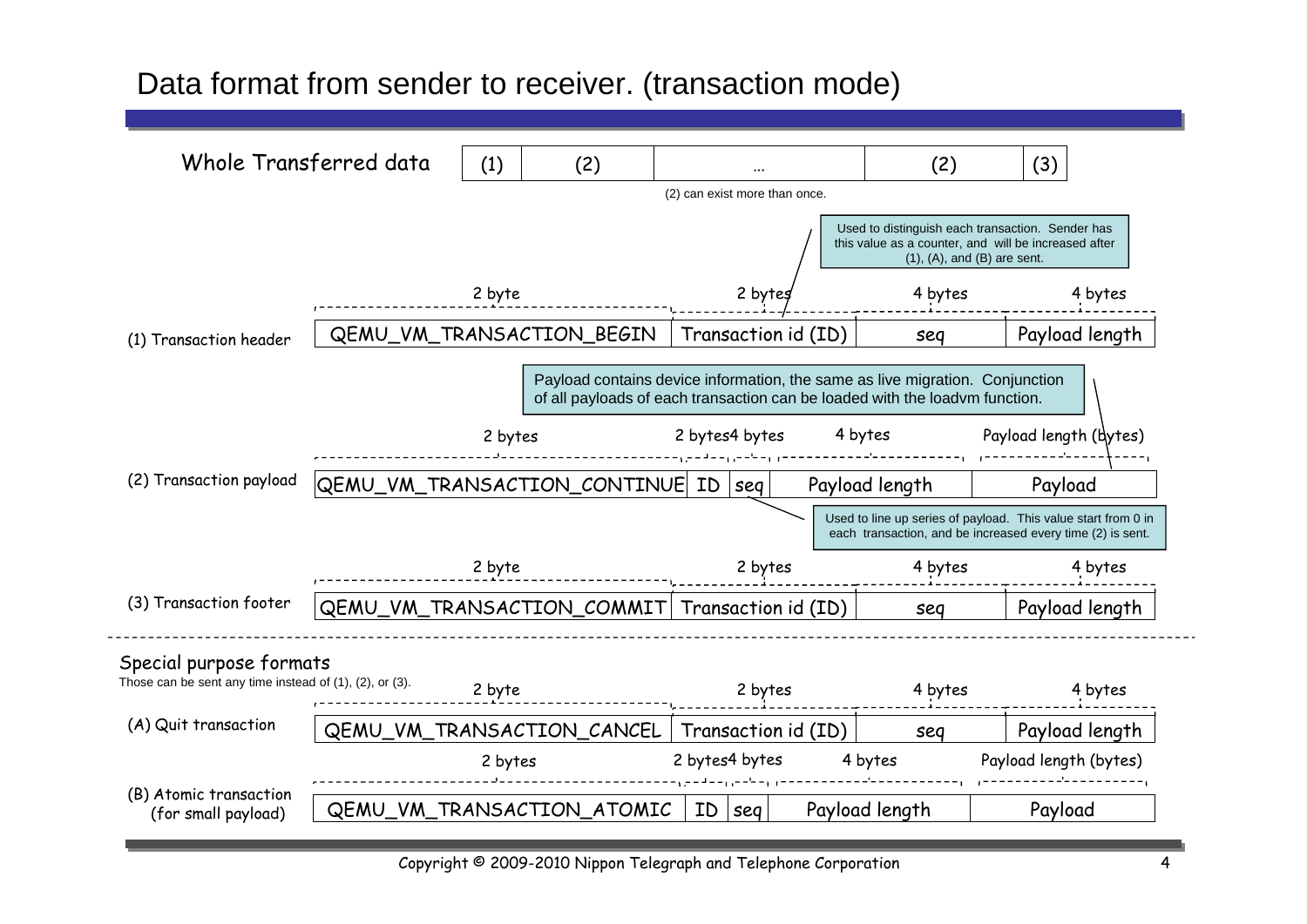#### Initialization mode

•Nothing will be sent in this mode. Its behavior is the same as live migration.

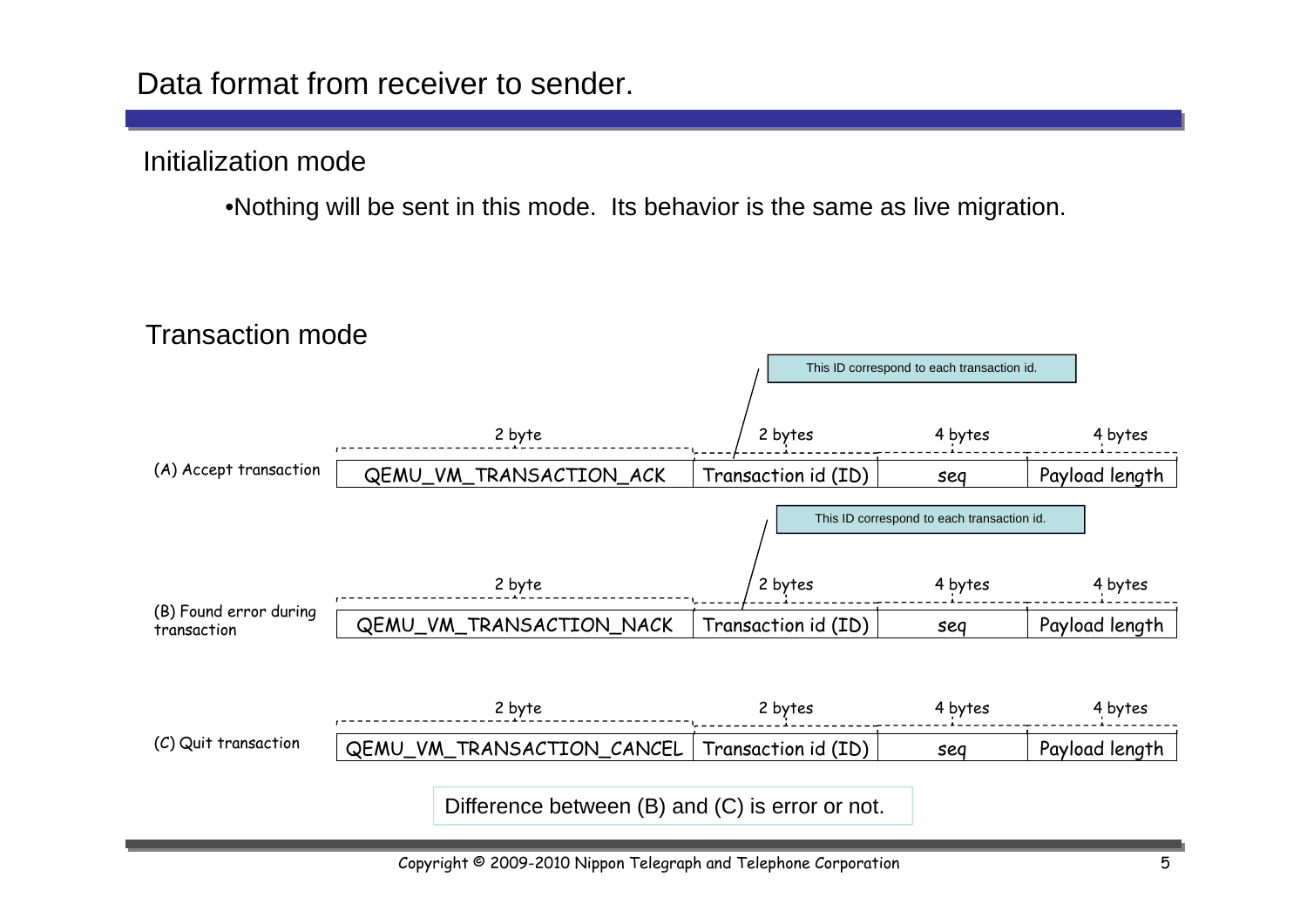# State transition diagram of sender (normally)



Copyright © 2009-2010 Nippon Telegraph and Telephone Corporation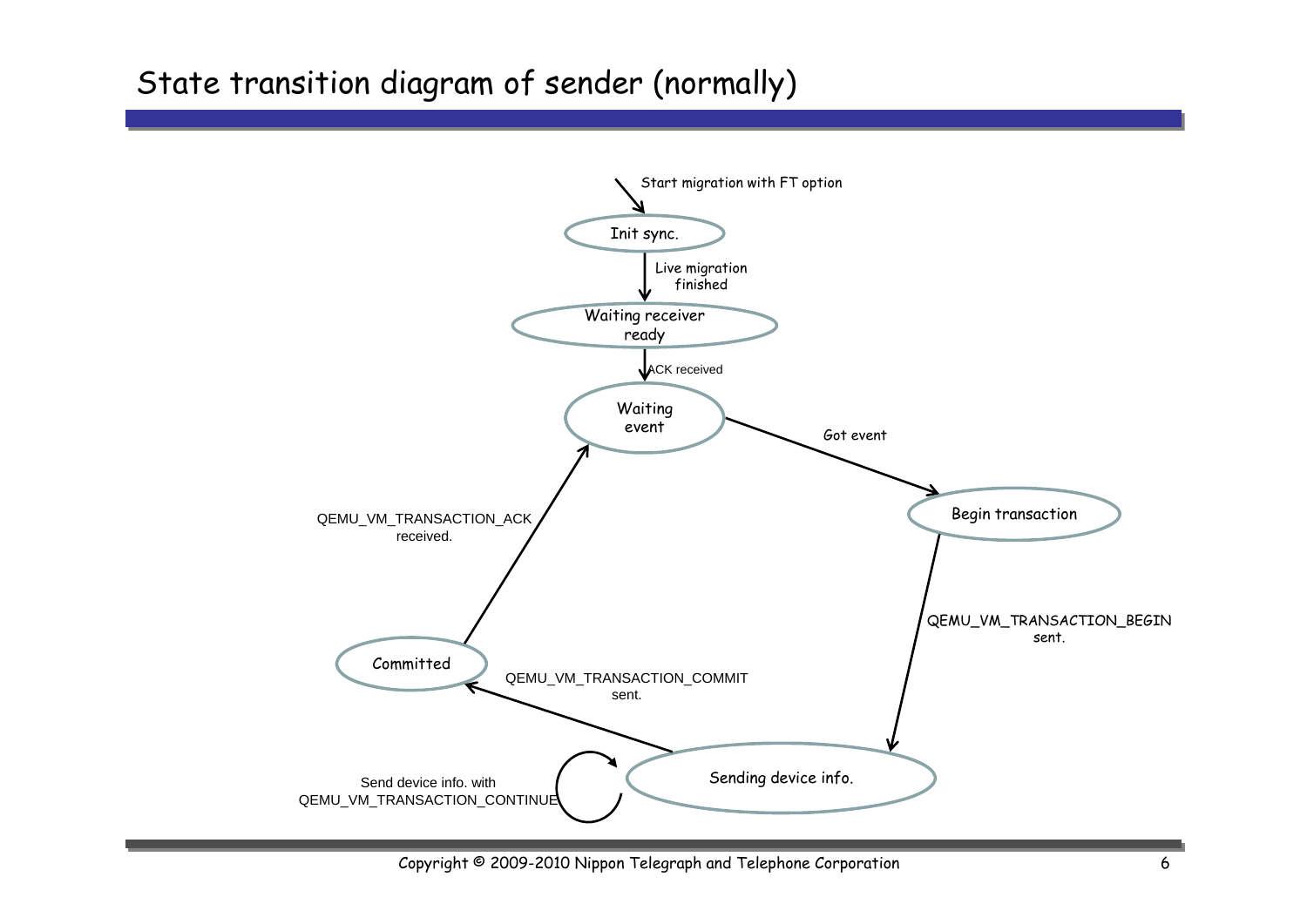## State transition diagram of sender (error or cancel)



Copyright © 2009-2010 Nippon Telegraph and Telephone Corporation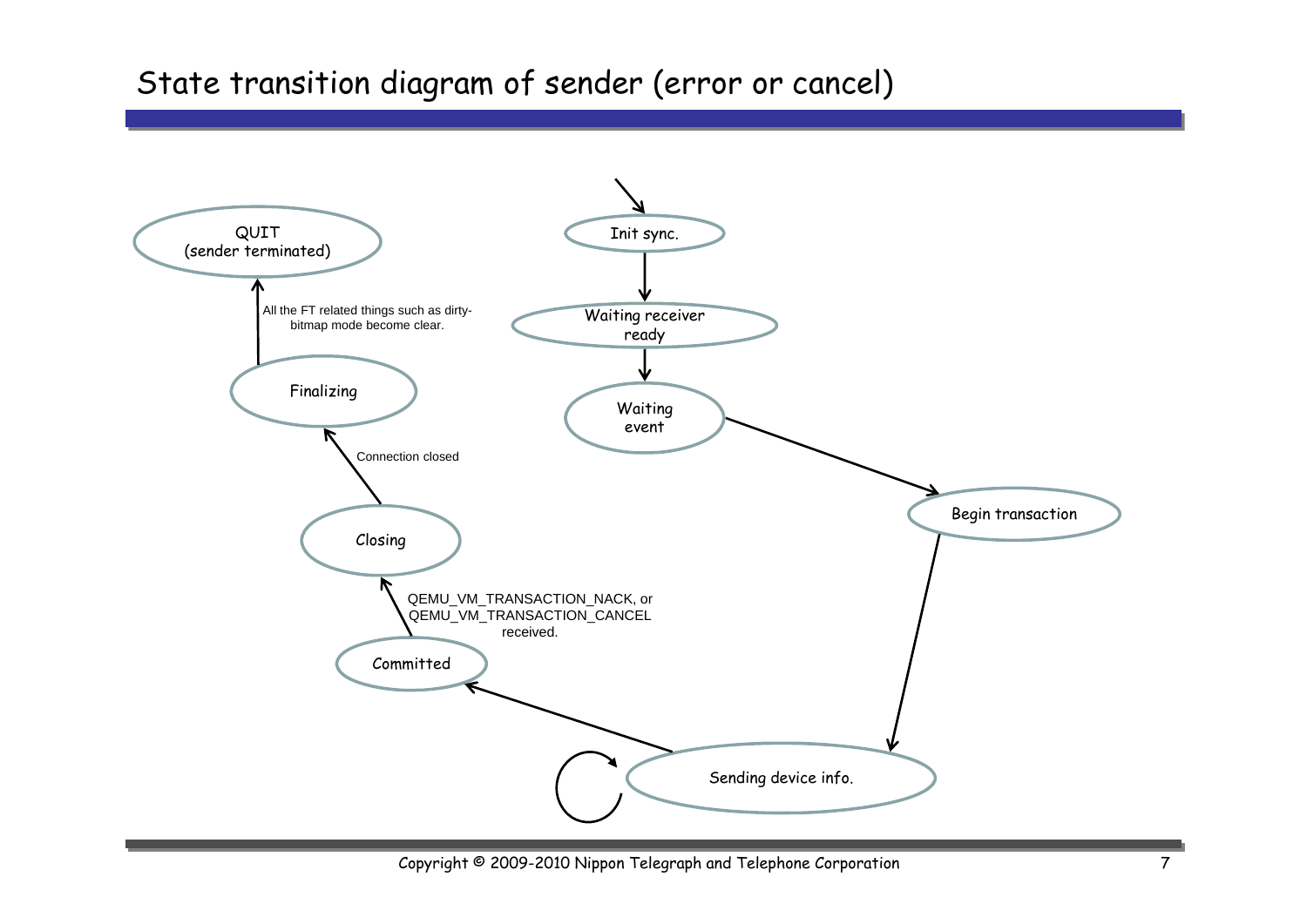